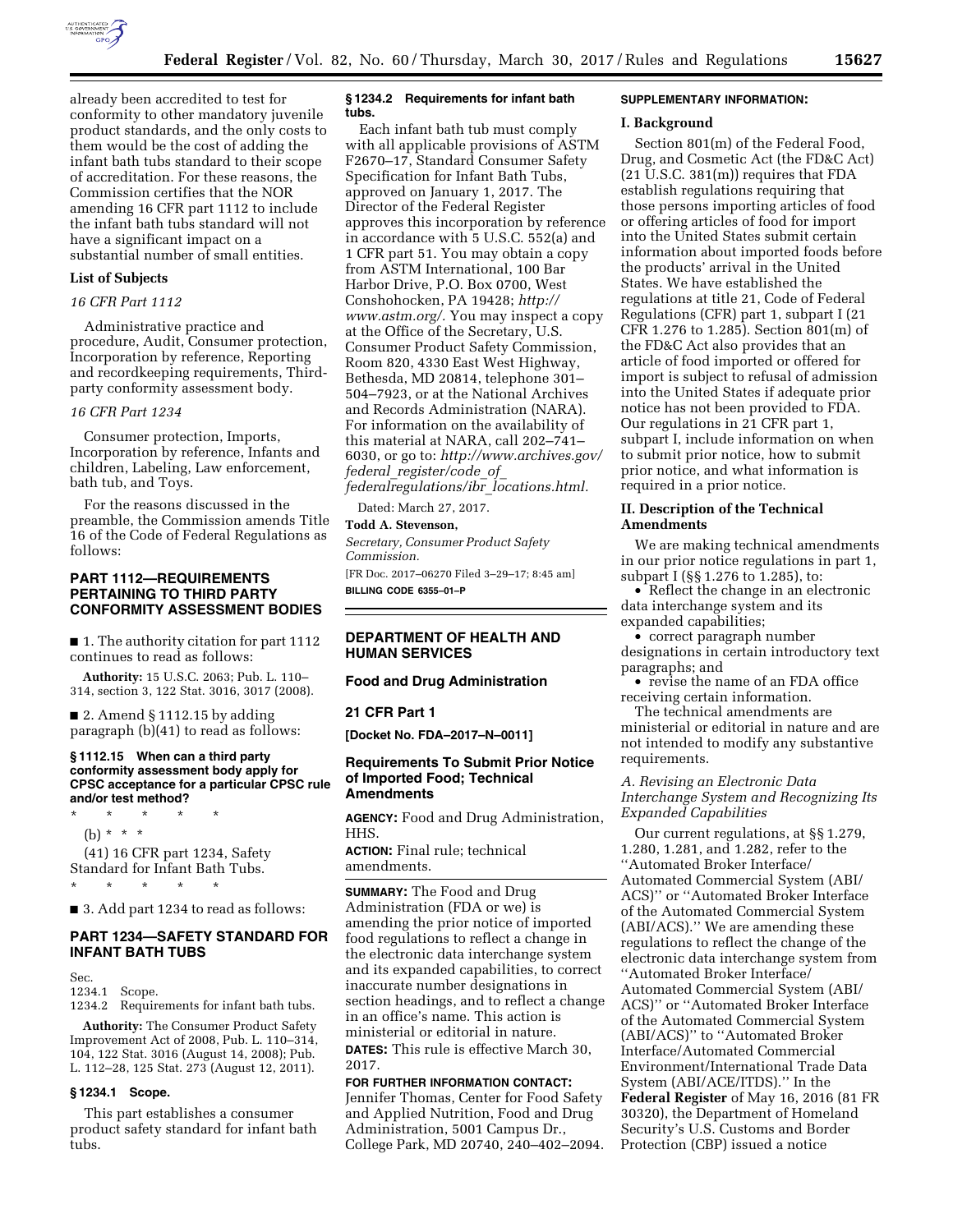announcing that the Automated Commercial Environment (ACE) will be the sole electronic data interchange (EDI) system authorized by the Commissioner of CBP for processing electronic entries and entry summaries associated with the entry types specified in the notice, for merchandise that is subject to our import requirements. The notice also announced that the Automated Commercial System (ACS) will no longer be a CBP-authorized EDI system for purposes of processing these electronic filings. Therefore, we are revising our regulations at §§ 1.279, 1.280, 1.281, and 1.282 by replacing all references to the ''Automated Broker Interface/Automated Commercial System (ABI/ACS)'' and ''Automated Broker Interface of the Automated Commercial System (ABI/ACS)'' with ''Automated Broker Interface/ Automated Commercial Environment/ International Trade Data System (ABI/ ACE/ITDS)'' to accurately identify the current EDI system. We note, however, that there is no change in the FDA Prior Notice System Interface (FDA PNSI).

Additionally, current § 1.280 states that, for purposes of submitting prior notice, prior notice for articles that have been refused under section 801(m)(1) of the FD&C Act and our regulations must be submitted through the FDA PNSI until such time as we and CBP issue a determination that ACS or its successor system can accommodate such transactions. In addition, current § 1.281 describes what information must be provided in the prior notice and states that, until such time as we and CBP issue a determination that ACS can accommodate such transactions, the tracking number may not be submitted in lieu of other certain information if the prior notice is submitted via ABI/ACS. Furthermore, if an article of food is arriving by express consignment operator or carrier, our current regulations state that the tracking number can only be submitted in certain circumstances when neither the submitter nor transmitter is the express consignment operator or carrier, and the prior notice is submitted via the FDA PNSI. We are revising the regulations to remove these limitations because the new ACE EDI system can accommodate such transactions. These faster, streamlined, and automated processes allow traders to submit tracking numbers much more easily. Therefore, we are removing the limitation that the tracking number may not be submitted in lieu of certain other information throughout the prior notice regulations.

Furthermore, with the tracking number, we can learn the information we need to make entry determinations,

such as port, date and time of arrival, airway bill, bill of lading, and vessel name and voyage or flight number. Removing the condition that the transmitter or submitter cannot be the operator or carrier gives submitters more options for providing the information we require. Accordingly, the technical amendment provides greater flexibility to industry while also allowing us to screen imported food articles adequately.

These changes are deregulatory in nature because they lessen the burden imposed on traders without impairing our ability to ensure the safety of imported food. The expanded capabilities of the new ACE EDI system allow for additional flexibility in submitting certain information. Because of technical limitations of the former system, in certain cases the prior notice information could be submitted only via FDA PNSI because ACS could not accommodate such transactions. For example, ACS could not accept the tracking number in lieu of other certain information such as port, date and time of arrival, airway bill, bill of lading, vessel name, and voyage or flight number.

The new ACE EDI system can accommodate these transactions, which results in additional flexibility to industry. Some filers no longer have to use two systems to file prior notice information for the same food import line. In addition, FDA staff will be able to more efficiently process import entry submissions and more quickly make the initial import entry determination for food imports, in furtherance of our goal to ensure the safety of imported food.

## *B. Correcting Number Designations in Headings and Changing an FDA Office's Title*

The FDA Food Safety Modernization Act (FSMA) (Pub. L. 111–353) was signed into law on January 4, 2011. Section 304 of FSMA amended section 801(m)(1) of the FD&C Act to require that a person submitting prior notice of imported food, in addition to other information already required, report ''any country to which the article has been refused entry.'' On May 5, 2011, we issued an interim final rule (2011 IFR) (76 FR 25542) implementing section 304 of FSMA. Specifically, the 2011 IFR amended § 1.281 by adding a new requirement to paragraphs (a), (b), and (c) that any person submitting prior notice of imported food report the name of any country to which the article has been refused entry. However, the 2011 IFR neglected to make corresponding edits to change the paragraph number designations in the introductory text for

paragraphs (a), (b), and (c) in § 1.281 to reflect the additional data element as added by the 2011 IFR and affirmed in a final rule published on May 30, 2013 (78 FR 32359). The technical amendment corrects those designations.

Furthermore, current § 1.285(i)(2) refers to the ''FDA Prior Notice Center.'' The office is now named the ''FDA Division of Food Defense Targeting,'' so we are amending § 1.285(i)(2) accordingly.

#### **III. The Administrative Procedure Act**

Publication of this document constitutes final action of these changes under the Administrative Procedure Act (APA) (5 U.S.C. 553). Under 5 U.S.C. 553(b)(3)(B) of the APA, an Agency may, for good cause, find (and incorporate the finding and a brief statement of reasons in the rules issued) that notice and public comment procedure on a rule is impracticable, unnecessary, or contrary to the public interest. We have determined that notice and public comment are unnecessary because these amendments only make technical or non-substantive, ministerial changes to reflect the change in an electronic data interchange system and its expanded capabilities, correct number designations in headings as a result of the FSMA amendments to prior notice, and amend the name of an FDA office. For these reasons we have determined that publishing a notice of proposed rulemaking and providing opportunity for public comment is unnecessary.

In addition, we find good cause for these amendments to become effective on the date of publication of this action. The APA allows an effective date less than 30 days after publication as ''provided by the agency for good cause found and published with the rule'' (5 U.S.C. 553(d)(3)). A delayed effective date is unnecessary in this case because the amendments do not impose any new regulatory requirements on affected parties. As a result, affected parties do not need time to prepare before the rule takes effect. Therefore, we find good cause for this correction to become effective on the date of publication of this action.

### **IV. Paperwork Reduction Act of 1995**

This final rule refers to previously approved collections of information found in FDA regulations. These collections of information are subject to review by the Office of Management and Budget (OMB) under the Paperwork Reduction Act of 1995 (44 U.S.C. 3501– 3520). The collections of information in 21 CFR part 1, subpart I, have been approved under OMB control number 0910–0520.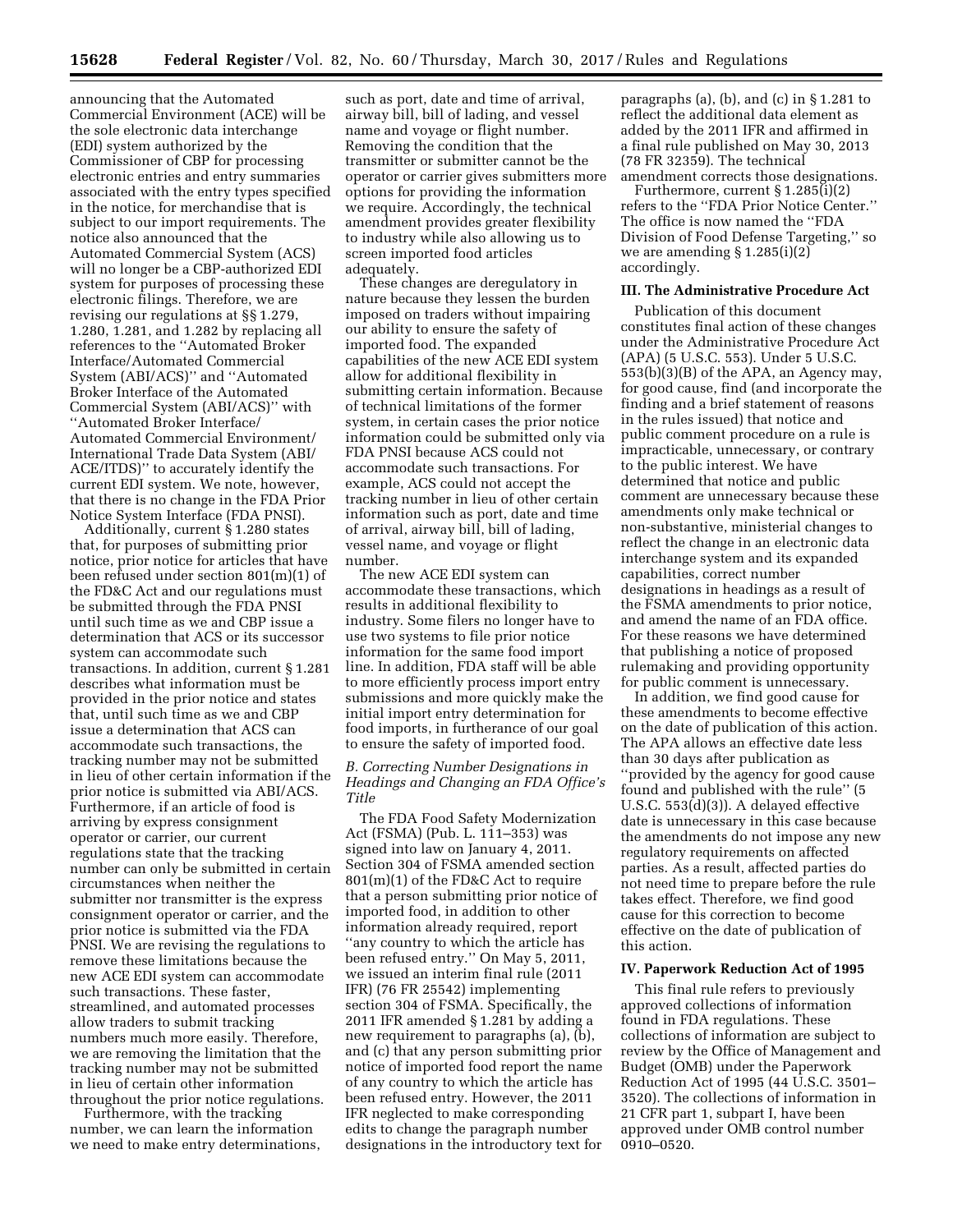## **List of Subjects in 21 CFR Part 1**

Cosmetics, Drugs, Exports, Food labeling, Imports, Labeling, Reporting and recordkeeping requirements.

Therefore, under the Federal Food, Drug, and Cosmetic Act and under authority delegated to the Commissioner of Food and Drugs, 21 CFR part 1 is amended as follows:

# **PART 1—GENERAL ENFORCEMENT REGULATIONS**

■ 1. The authority citation for part 1 continues to read as follows:

**Authority:** 15 U.S.C. 1333, 1453, 1454, 1455, 4402; 19 U.S.C. 1490, 1491; 21 U.S.C. 321, 331, 332, 333, 334, 335a, 342, 343, 350c, 350d, 350e, 350j, 350k, 352, 355, 360b, 360ccc, 360ccc–1, 360ccc–2, 362, 371, 373, 374, 379j–31, 381, 382, 384a, 384b, 384d, 387, 387a, 387c, 393; 42 U.S.C. 216, 241, 243, 262, 264, 271; Pub. L. 107–188, 116 Stat. 594, 668–69; Pub. L. 111–353, 124 Stat. 3885, 3889.

 $\blacksquare$  2. Amend § 1.279 by revising paragraph (b)(1) to read as follows:

### **§ 1.279 When must prior notice be submitted to FDA?**

\* \* \* \* \*

(b) \* \* \* (1) If prior notice is submitted via the Automated Broker Interface/Automated Commercial Environment/International Trade Data System (ABI/ACE/ITDS), you may not submit prior notice more than 30-calendar days before the anticipated date of arrival.

■ 3. Amend § 1.280 by revising paragraphs (a)(1) and (2) and (b) to read as follows:

\* \* \* \* \*

## **§ 1.280 How must you submit prior notice?**   $(a) * * * *$

(1) The U.S. Customs and Border Protection (CBP) Automated Broker Interface/Automated Commercial Environment/International Trade Data System (ABI/ACE/ITDS); or

(2) The FDA PNSI at *[https://](https://www.access.fda.gov/) [www.access.fda.gov/.](https://www.access.fda.gov/)* You must submit prior notice through the FDA Prior Notice System Interface (FDA PNSI) for articles of food imported or offered for import by international mail, and other transaction types that cannot be made through ABI/ACE/ITDS.

(b) If a customhouse broker's or selffiler's system is not working or if the ABI/ACE/ITDS interface is not working, prior notice must be submitted through the FDA PNSI.

\* \* \* \* \* ■ 4. Amend § 1.281 by revising paragraphs (a) introductory text,  $(a)(11)(iv)$ ,  $(a)(17)(i)$  and  $(iii)$ ,  $(b)$ introductory text, (c) introductory text,  $(c)(11)(iii)$ , and  $(c)(17)(i)$  and  $(iii)$  to read as follows:

### **§ 1.281 What information must be in a prior notice?**

(a) *General.* For each article of food that is imported or offered for import into the United States, except by international mail, you must submit the information for the article that is required in paragraphs (a)(1) through (18) of this section:

\* \* \* \* \*

 $(11) * * * *$ 

(iv) Notwithstanding paragraphs (a)(11) introductory text and (a)(11)(i) through (iii) of this section, if the article of food is arriving by express consignment operator or carrier, the express consignment operator or carrier tracking number may be submitted in lieu of the information required in paragraphs (a)(11) introductory text and (a)(11)(i) through (iii) of this section. \* \* \* \* \*

 $(17) * * * *$ (i) The Airway Bill number(s) or Bill of Lading number(s), as applicable. This information is not required for an article of food when carried by or otherwise accompanying an individual when entering the United States. If the article of food is arriving by express consignment operator or carrier, the express consignment operator or carrier tracking number may by submitted in lieu of the Airway Bill number(s) or Bill of Lading number(s), as applicable;

(iii) For food arriving by air carrier, the flight number. If the article of food is arriving by express consignment operator or carrier, the express consignment operator or carrier tracking number may be submitted in lieu of the flight number;

\* \* \* \* \*

\* \* \* \* \* (b) *Articles arriving by international mail.* For each article of food that is imported or offered for import into the United States by international mail, you must submit the information for the article that is required in paragraphs (b)(1) through (12) of this section:

\* \* \* \* \* (c) *Refused articles.* If the article of food has been refused under section 801(m)(1) of the act and under this subpart, you must submit the information for the article that is required in paragraphs (c)(1) through (19) of this section. However, if the refusal is based on § 1.283(a)(1)(iii) (Untimely Prior Notice), you do not have to resubmit any information previously submitted unless it has changed or the article has been exported and the original prior notice was

submitted through ABI/ACE/ITDS. If the refusal is based on § 1.283(a)(1)(ii), you should cancel the previous submission per § 1.282(b) and (c).

\* \* \* \* \*

 $(11) * * * *$ 

(iii) Notwithstanding paragraphs (c)(11) introductory text and (c)(11)(i) and (ii) of this section, if the article of food arrived by express consignment operator or carrier, the express consignment operator or carrier tracking number may be submitted in lieu of the information required in paragraphs (c)(11) introductory text and (c)(11)(i) and (ii) of this section.

\* \* \* \* \*

 $(17) * * * *$ 

(i) The Airway Bill number(s) or Bill of Lading number(s), as applicable; however, this information is not required for an article of food when carried by or otherwise accompanying an individual when entering the United States. If the article of food arrived by express consignment operator or carrier, the express consignment operator or carrier tracking number may be submitted in lieu of the Airway Bill number(s) or Bill of Lading number(s), as applicable;

\* \* \* \* \*

(iii) For food that arrived by air carrier, the flight number. If the article of food arrived by express consignment operator or carrier, the express consignment operator or carrier tracking number may be submitted in lieu of the flight number;

\* \* \* \* \* ■ 5. Amend § 1.282 by revising paragraph (c) to read as follows:

**§ 1.282 What must you do if information changes after you have received confirmation of a prior notice from FDA?** 

\* \* \* \* \* (c) If you submitted the prior notice via ABI/ACE/ITDS, you should cancel the prior notice via ACE by requesting that CBP cancel the entry.

■ 6. Amend § 1.285 by revising the first sentence in paragraph (i)(2) to read as follows:

**§ 1.285 What happens to food that is imported or offered for import from unregistered facilities that are required to register under subpart H of this part?** 

 $(i) * * * *$ 

(2) The FDA Division of Food Defense Targeting must be notified of the applicable registration number in writing.\* \* \*

\* \* \* \* \*

\* \* \* \* \*